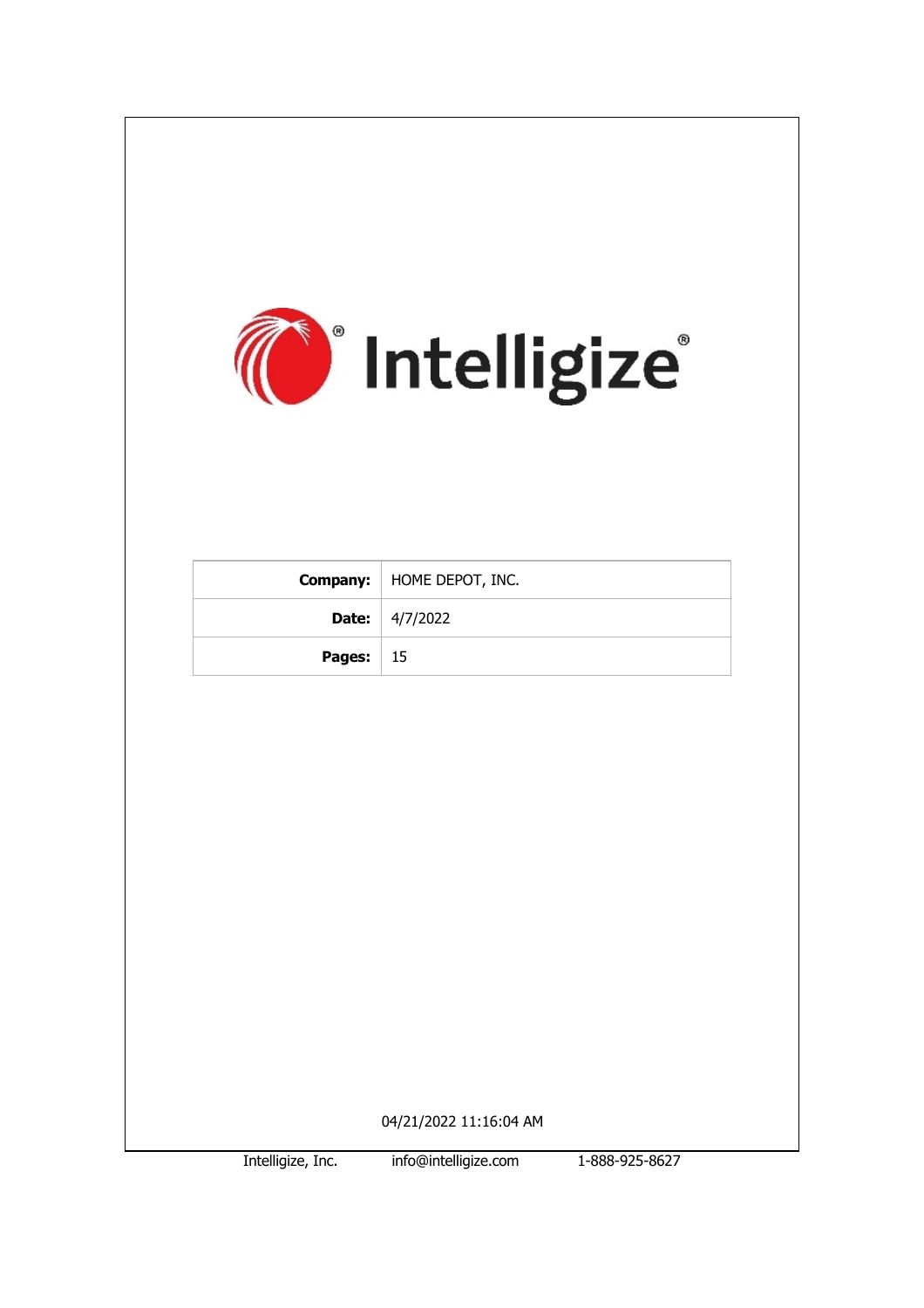# 07-Apr-2022 **HOME DEPOT, INC.** JPM Retail Round Up Conference

# **CORPORATE PARTICIPANTS**

# Richard McPhail

*Chief Financial Officer & Executive Vice President The Home Depot, Inc.*

# **OTHER PARTICIPANTS**

Christopher Michael Horvers

*Analyst*

*JPMorgan Securities LLC*

# **MANAGEMENT DISCUSSION SECTION**

# Christopher Michael Horvers

*Analyst*

*JPMorgan Securities LLC*

Thank you, everybody, and still good morning; and welcome again to day two of JPMorgan's eighth Annual Retail Round Up. It's my pleasure to have Home Depot – The Home Depot CFO, Richard McPhail, and Executive Vice President with me today.

# Richard McPhail

*Chief Financial Officer & Executive Vice President*

*The Home Depot, Inc.*

Great to be here, Chris.

# **QUESTION AND ANSWER SECTION**

# Christopher Michael Horvers

*Analyst JPMorgan Securities LLC*  $\Omega$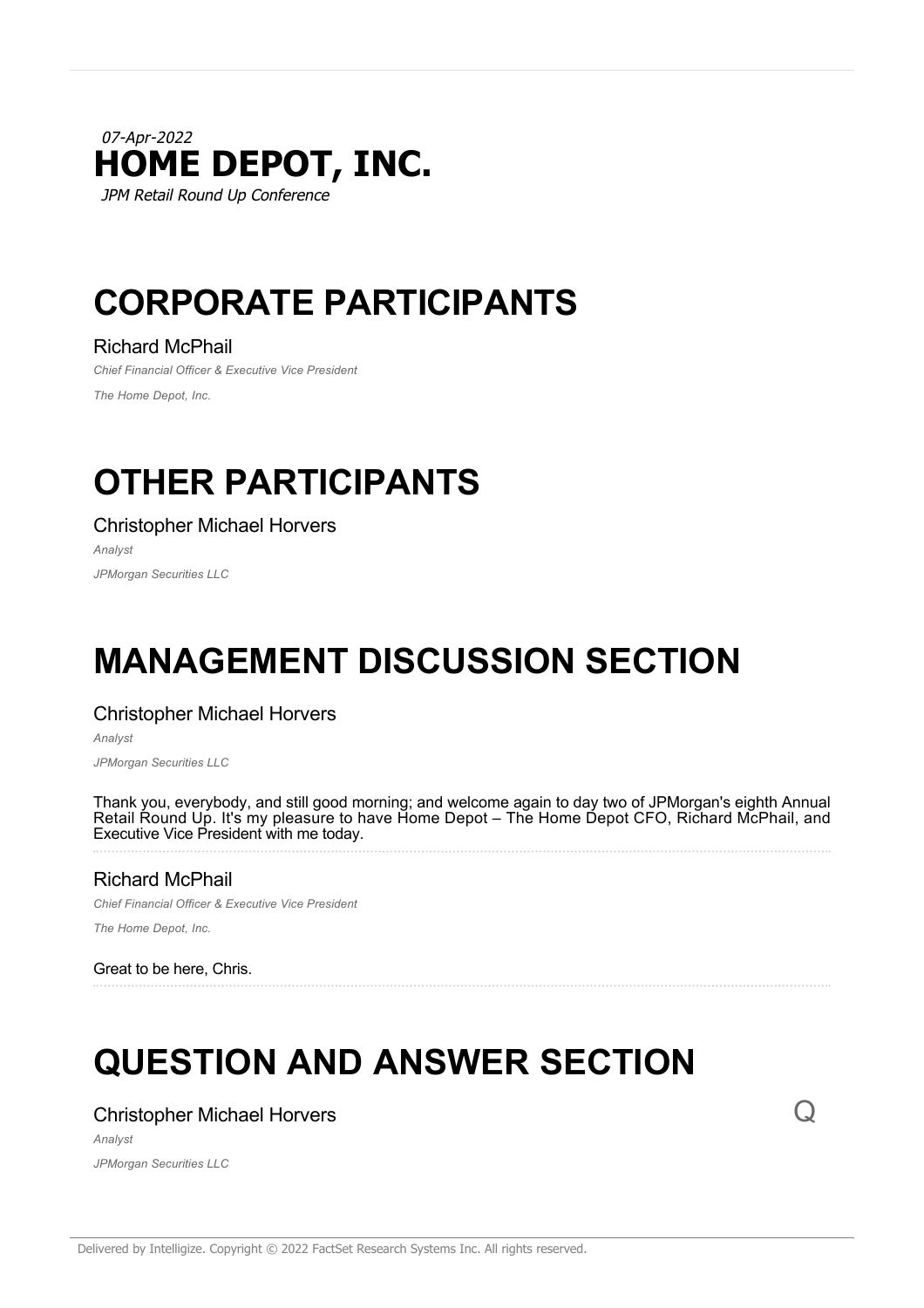In terms of format, fireside chat. So, I'll ask questions but I'm going to leave plenty of time for questions at the end. There are mics on the table. Please use the mic to ask questions, and we'll go from there. So maybe, Richard, there's a lot of questions about what's going on in the environment but maybe can you talk about what excites you most about what's going on at The Home Depot right now?

#### Richard McPhail

*Chief Financial Officer & Executive Vice President*

*The Home Depot, Inc.*

Well, Chris, first of all, thank you for having us and thank you for everyone here and watching on the webcast. So, I've never been more excited about what the future holds for this company. We have grown over the last two years by \$40 billion. It took us almost a decade prior to 2019 to grow by that much. We might not have believed that it was possible to pump that much volume through our system, but we did. We did it through the amazing efforts of our associates, our supply chain, our transportation partners, and our vendor partners. And so, we've proven that, really, the sky is the limit for us.

We just recently had our first store manager meeting in-person that we've had in three years. We typically do that every year in Las Vegas where we bring our store managers together. And one really great element of that is the Product Walk, and that's where we take down space equivalent to several Home Depots and where all of our major vendors come and participate and show us the latest in product innovation.

And in fact, just as far as being fired up about what our vendors are bringing to the market and what we're bringing to the market, level of innovation has never been higher. 90% of the products in that walk were – are going to be brand new for us. But beyond that, it's seeing the excitement of the associate. Our morale has never been higher. We came out of the COVID period staying true to our values, taking care of our people; and we think that that associate is at the heart of The Home Depot experience. And so, when they're happy, we're happy.

Beyond that, we are in a market that has grown considerably over the last few years. And I know you'll want to get into specifics there but my headline here is that we, I think, are in one of the most attractive end markets in our North American economies. Not only is it attractive from how it has grown, but how it is likely to grow. The macroeconomic underpinnings of demand for home improvement have never been stronger.

And I think, most importantly, the investments that we've made and how we're positioned to continue to take share in our market are – have positioned us differently than we ever have been, and that was it – what's interesting about that is it – we had the intention of investing from 2018 to 2020 to really change the experience, having no idea that it would unlock as much share capture as it has over the last two years.

And as we learn more about our ability to take friction points out of the customer experience, as we see more hard results from some of the investments we've made in our delivery capabilities, we just feel great about being able to address parts of that \$900-billion-plus addressable market that we never really had the right to win in before, and now we do. So, I think we're set up for a fantastic run over the next half decade to decade. So, I'm as excited as I could be.

# Christopher Michael Horvers

*Analyst JPMorgan Securities LLC*

Awesome. So maybe talking about those share opportunities, you've been a very regular share gainer...

### Richard McPhail

*Chief Financial Officer & Executive Vice President*

*The Home Depot, Inc.*

Right.

# Christopher Michael Horvers

*Analyst*

*JPMorgan Securities LLC*

...over the history of the company. And there's this bigger focus on Pros as we look forward and you sort of split the market for 50% Pro, for 50% DIY.

# Richard McPhail **A**



Q

A

 $\rm{O}$ 

 $\triangleright$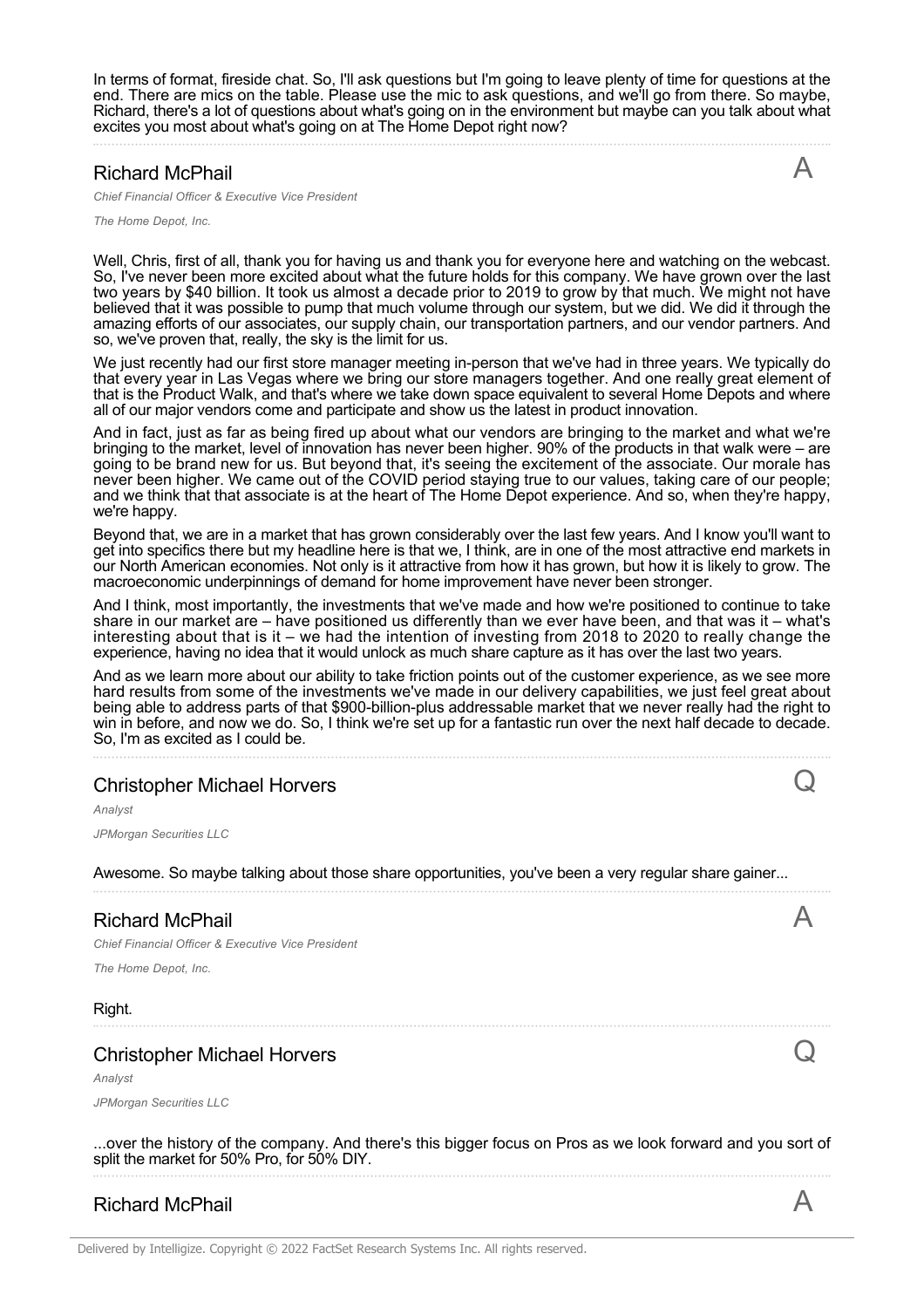*The Home Depot, Inc.*

#### Right.

 $\mathsf C$ 

A

#### Christopher Michael Horvers

*Analyst JPMorgan Securities LLC*

How do you think about what your share is in the Pro? Do you have any guess in terms of how that would break down between that previously unaddressable large Pro, that share versus that Chuck in the truck who's coming to the store.

#### Richard McPhail

*Chief Financial Officer & Executive Vice President*

*The Home Depot, Inc.*

Well, just to add some definition around that, the Pro shops, as we think, really in sort of three ways. The first is the immediate purchase, right, and so we've always excelled at being the most convenient place to buy home improvement product at the greatest value. There's a second type of occasion which is the planned visit. So, not necessarily emergency but planned visit where the Pro in particular has a bill of materials and he or she are looking to come pick that up, and we're strong there.

But the planned order, the advanced order is  $a - it's$  an occasion for the Pro that we've never had the right to win in because we haven't had some of the core capabilities. First and foremost, the ability to deliver product to the job site efficiently and in a dependable way. And so, winning that advanced order really rests on whether a customer believes they can depend on us or not to hit our delivery window.

Now, we could never do that, delivering large flatbed orders out of our stores. Number one, that just put a governor on how much delivery capacity we could actually handle; and number two, we just weren't the most dependable player out there. With the advent of some of our capabilities in supply chain, we're building that dependability. We're building that reputation. We realize that there are customer wallets out there that are much deeper than we ever anticipated. And it's hard to quantify in that \$450 billion, but it's a meaningful part of that \$450 billion.

Just to give you an example, in Dallas, where we have really the entire portfolio of all-new supply chain assets stood up, we had a customer who, a few years ago, was a \$50,000 customer a year. We thought we were getting our fair share of their business. We opened up our flatbed distribution center; we're now doing \$500,000 a year with that customer. We had no idea they were this big. And what they tell us is, you're in business now. We can – we're going to give you more of our wallet because we know that you're capable of delivering.

What's so great about that, too, with respect to this particular customer, is the spend in – their spend in our stores increased as their planned purchase and their delivered order increased, their spend in our store increased. And a lot of that has to do with, number one, increased confidence but, number two, the wrapper we're putting around the entire Pro relationship.

Pro Xtra is our Pro loyalty platform that's been relaunched, and it carries with it recognition but also just a more frictionless experience with respect to ordering on a mobile device and allocating purchases to jobs. And then, there's a recognition element, too. And so, we're just – we couldn't be more excited about the ecosystem we're building around that Pro, and it's truly paying dividends and we're excited about what's to come.

### Christopher Michael Horvers

*Analyst*

*JPMorgan Securities LLC*

Yeah. So, as a follow-up question, right, so if you think about the traditional points that retailers compete on, right, sort of price, assortment, its service and convenience...

# Richard McPhail

*Chief Financial Officer & Executive Vice President*

*The Home Depot, Inc.*

Right.

A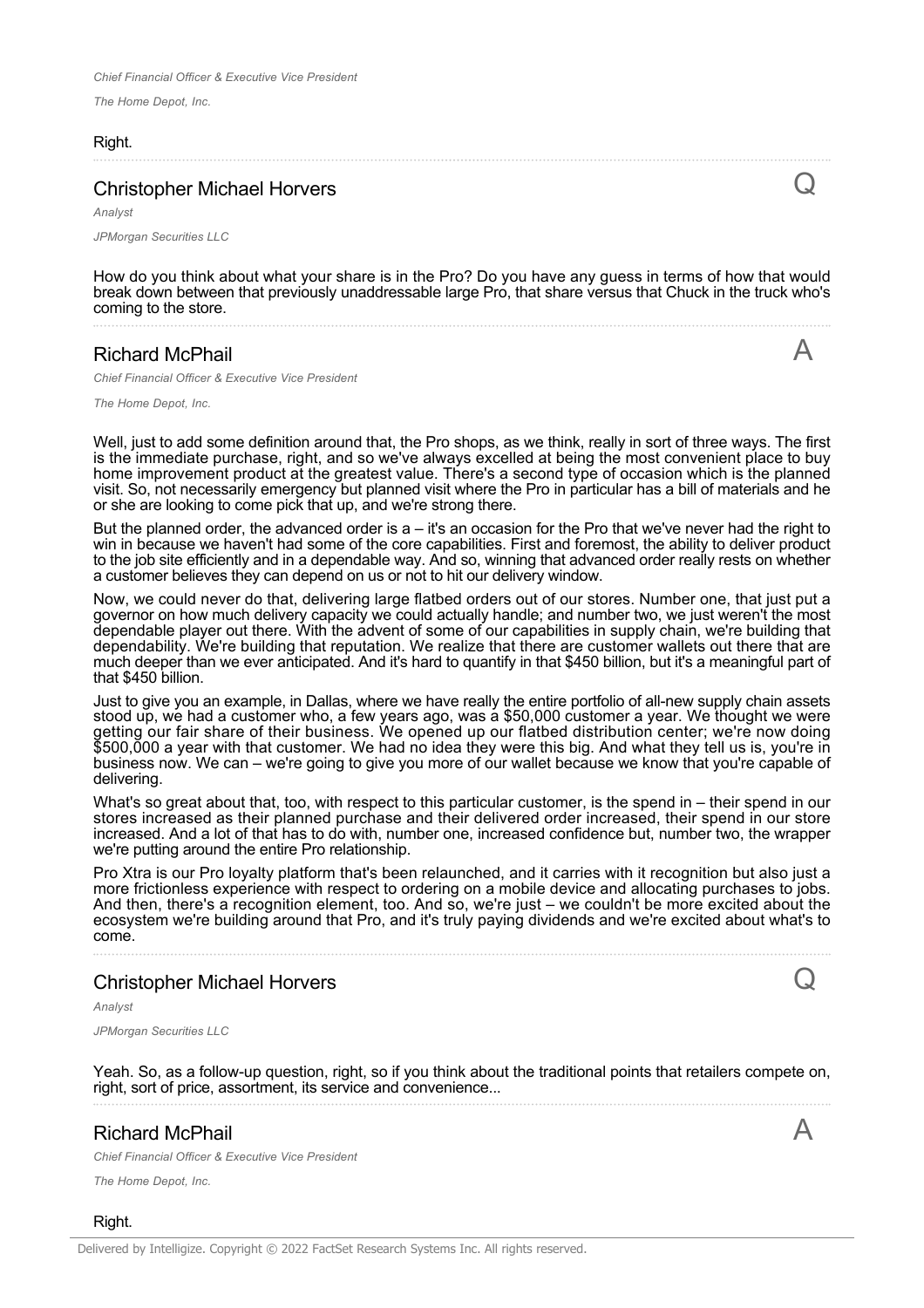# Christopher Michael Horvers

*Analyst*

*JPMorgan Securities LLC*

...very basically. So, the large Pro, you've invested a lot of technology. Now, you're investing around the supply chain. What does a large Pro – what do they really – how would they rank order what their preferences are? And as you think about once you complete most of these buildings over the next year, is there anything lacking from your own capabilities perspective?

# Richard McPhail

*Chief Financial Officer & Executive Vice President*

*The Home Depot, Inc.*

Well, Chris, we're still learning and I think that's the exciting part of this. I will probably say number one is dependability. And dependability isn't just about hitting a time window; it's do you have the depth of the product that I need, what – are you always in stock? That's a change from when we would receive a large order from a Pro and have to literally source it from a dozen stores. Now, those buildings provide the depth that gives the professional the confidence that we can fill their order.

Pricing is important, and we're becoming much more scientific about optimizing price. But I think, again, it's a whole basket of things. I'll tell you, we're still – while we're seeing real results, we're still in the experimental phase, we're still in the learning phase. We don't quite know what the mature model might look like now when we build out this FTC network. We don't quite know what the optimal assortment will be.

And by the way, it'll probably be different in every single market. And so, it's a – we're on a learning curve. And so, as far as gaps go, we just – we have a relentless focus on giving time back to the Pro. I mean, that's what really everything is wrapped up around. Labor costs for our professional customers are a real thing. There's pressure out there and it's a significant component of a Pro's project cost. So, the more time we can save them. When they're – if they're sending a runner into the store, can we take friction out of that process? And we're always looking for opportunities to save time. So, it really kind of boils down to that.

But there's a – while we're very proud of what we've built in terms of tools like our app, our award-winning app, that if you – next time you're in our store, and I'm sure you've all downloaded our app already, but the in-store mode clicks in automatically or asks you if you want to opt in and navigation has never been easier. And so – and our customers tell us that. So, it's just all about taking friction out of the process. We probably have a thousand gaps that we can get better at.

### Christopher Michael Horvers

*Analyst*

*JPMorgan Securities LLC*

As we think about the scale advantages of The Home Depot, so as you think about the competitive set, and there's a lot of competitive sets in large Pro, once you're through supply chain, do you think the sort of supply chain technology infrastructure is equivalent to the larger competitors in that market? And then, on the scale of the buying, is – do you think you're substantially larger or equivalent to the largest competitors in those markets?

### Richard McPhail

*Chief Financial Officer & Executive Vice President*

*The Home Depot, Inc.*

I think we're ultimately either the scale player of – we're capable of being the scale player in any market that we decide to be in. I think from a technology perspective and a capability perspective, certainly, the intent is to have capabilities that no one else has. And we've – we're making investments in that statement on a continuous basis. But yes, so I think we're really trying to design something that's never really existed before in our space.

A lot of the folks that you speak of are more specific perhaps to a particular product category. The beauty of The Home Depot is that we have always been about the project, the entire project, selling across categories. And our Pros, even large Pros, shop us across categories. And so the beauty of what we think is the emerging model is, if we can sell that planned order across categories and reduce the number of suppliers that those Pros have to deal with, that's a huge friction point removed and it's a stickiness dynamic that has never been seen in our industry before.

Delivered by Intelligize. Copyright © 2022 FactSet Research Systems Inc. All rights reserved.

A

Q

 $\overline{\mathsf{A}}$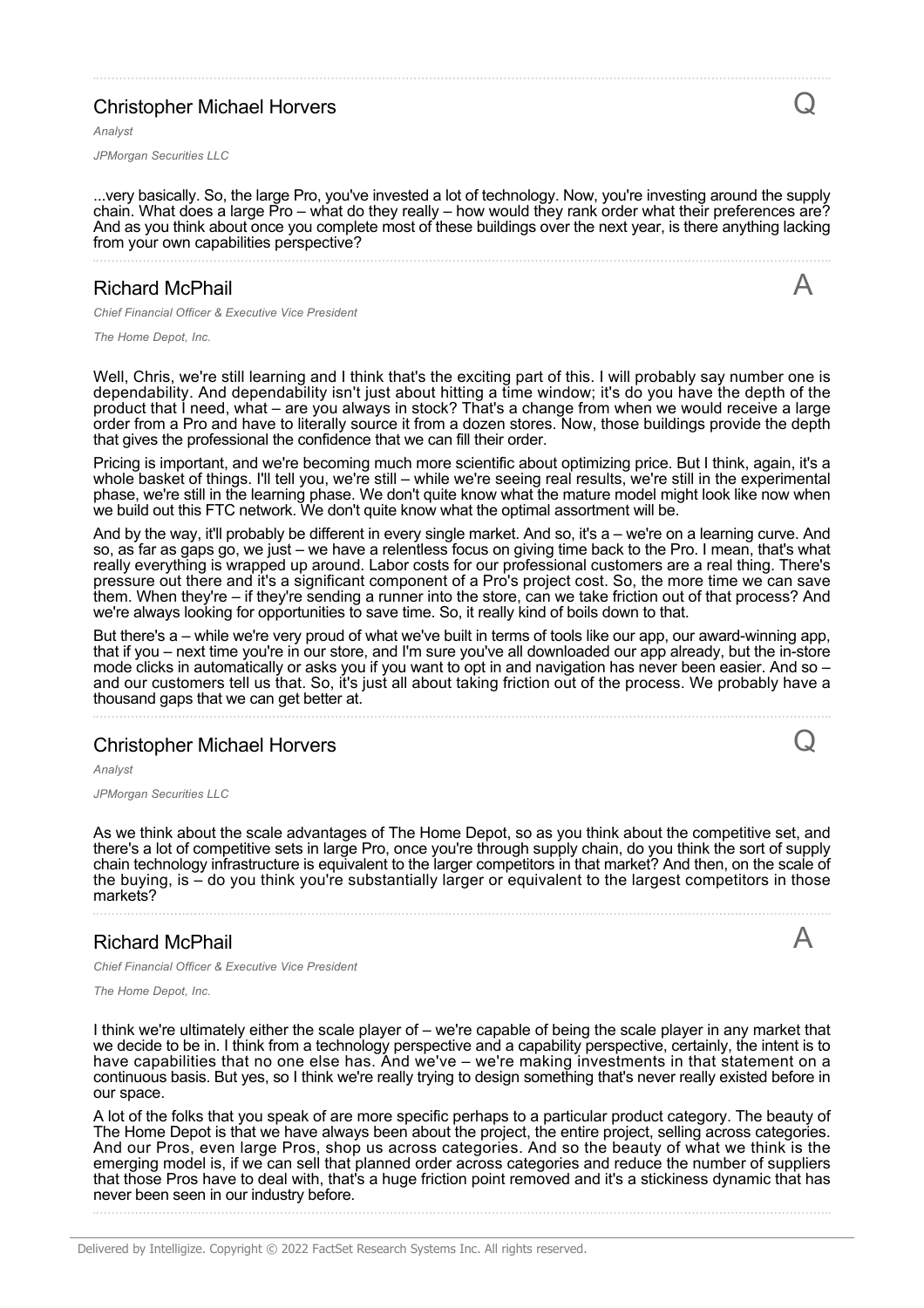# Christopher Michael Horvers

*Analyst*

*JPMorgan Securities LLC*

This is just a – maybe for the final point on the Pro side from my side. You talked about that customer in Dallas, the \$50,000 to \$500,000. How did you induce that, how did you create that figure? Did you lead... Richard McPhail *Chief Financial Officer & Executive Vice President The Home Depot, Inc.* A Right. Christopher Michael Horvers *Analyst JPMorgan Securities LLC* Q ...with price or – and then how did you get the – how did you sort of enable that expansion of wallet? Richard McPhail *Chief Financial Officer & Executive Vice President The Home Depot, Inc.* A Well, we don't like to talk about price. We talk about value first. So, we're – and for the Pro, value has many components; price is one, assortment, availability, breadth of assortment, depth of assortment, availability is another, and then the delivery consistency. It does require a different marketing approach – go-to-market approach. And so, we've always had an amazing outside sales force that has supported our stores. And it's just simply a matter of those outside sales representatives educating our customers. So, we do tours of these facilities with some of our larger customers and they're blown away. They had no idea that we're building this capability. So, you've got to get the word out and we're in the process of that. Christopher Michael Horvers *Analyst JPMorgan Securities LLC* Q In the blown away side, it's just the amount of job lot? Richard McPhail *Chief Financial Officer & Executive Vice President The Home Depot, Inc.*  $\bigwedge$ I didn't know that I could get job lot quantities all delivered in a delivery window that you can stand behind and then you're going to hit of the breadth of The Home Depot assortment. And it's not just the breadth that I'm accustomed to as a customer, it's broader and deeper. And so, a great example of that is longer length lumber, which we don't carry in our stores. We just simply can't physically carry it. But we can carry longer lengths of lumber in our DCs and we carry more than job lot quantity, it's in the thousands or tens of thousands of units. And so, it's that broader assortment for the Pro and deeper that is a wow factor for them. There are things that I have never bought from you before that I can now and I can count on your delivery. So those are, I think, the two biggest aha moments for them.

### Christopher Michael Horvers

*Analyst*

*JPMorgan Securities LLC*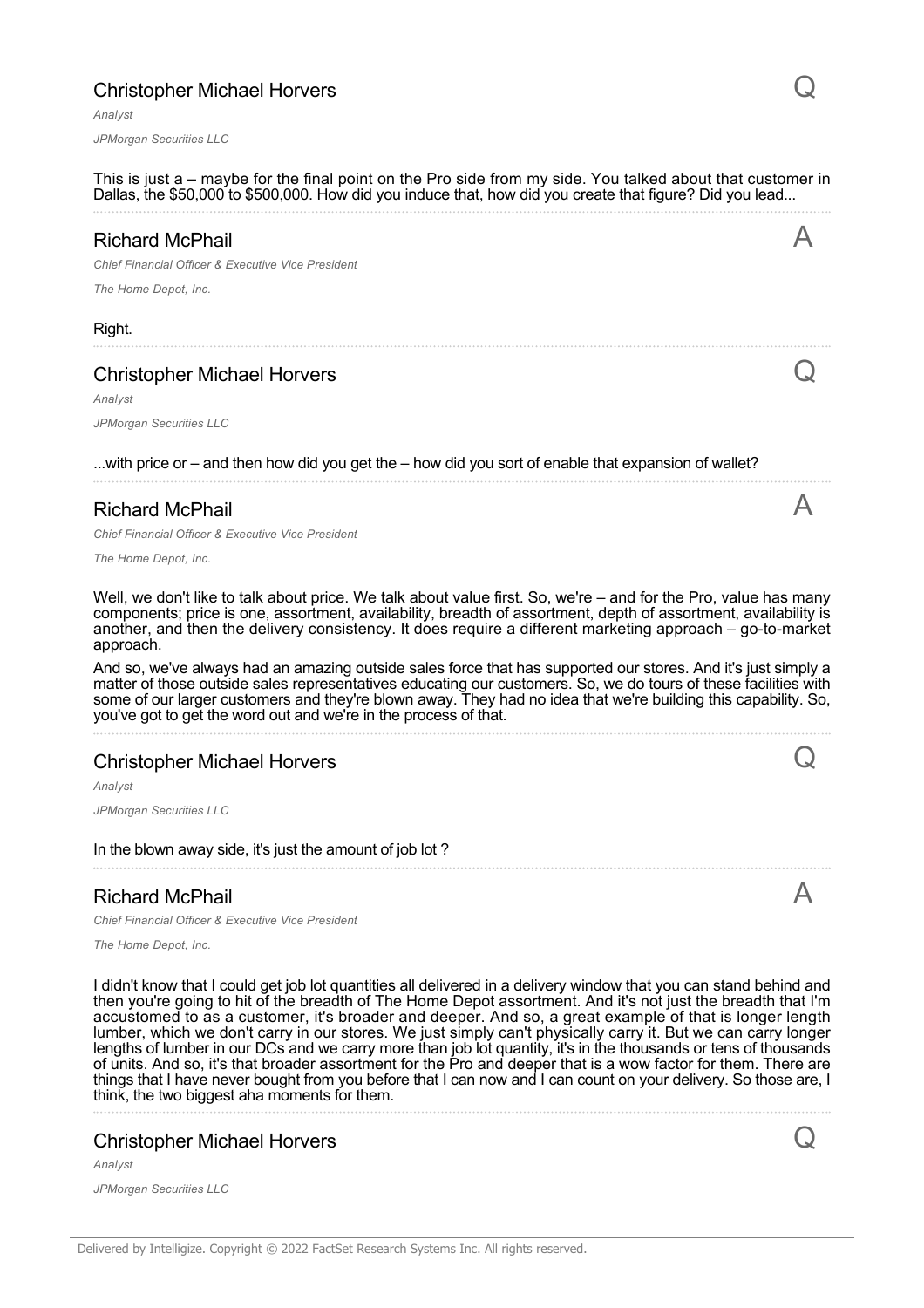Interesting. So, maybe transition a little bit to the topics that I'm sure you receive a lot of questions on in terms of the environment. The environment has changed; the world has changed a lot, so to speak, since you reported earnings in mid-February. The war has escalated, inflation seems to continue to escalate unabated, mortgage rates are 180 basis points off the bottom and sort of back to 2018 levels. So, I guess, how are you thinking about the risks in your business given all that's changed?

#### Richard McPhail

*Chief Financial Officer & Executive Vice President*

*The Home Depot, Inc.*

Well, I want to make sure that I'm going to limit my remarks with respect to performance or things that we've seen to what we've reported publicly, kind of stretching in the first two weeks of the first quarter.

We have learned that it is better to be flexible than it is to be great predictors of the future. That's what the last few years told us. Making longer-term and, in this case, I mean, multi-quarter projections is fine but it actually is not the way we manage the business. We manage the business in a very short cycle way. So, we think about the two largest kind of variable components of our model, they're inventory and they're staffing.

And so, inventory, we turn our inventory five times a year. That's a short cycle business where we are looking at demand in the moment and basing our orders on really just an amazing application of data science. That's put us in a different place than we were in three years ago with respect to anticipating future demand, but that's short cycle. Staffing, we staff our stores and schedule our stores a few weeks in advance. And so, again, very short cycle. So, it makes us nimble and we certainly invest based on multi-year expectations of where we think that demand will be. But, in the moment, we're agile.

Now, with respect to risks, what I can tell you is we think that the environment for home improvement has remained extremely healthy over the last two years. And so, there are so many underpinnings of that that I think are multi-year in nature that that's really sort of where we have our eye. We don't know ultimately – you mentioned inflation. We don't know ultimately how inflation might impact consumer behavior. What we do know is that, again, homes have never been more valuable in both a psychological sense but also a financial sense. The homeowners' balance sheet has never been healthier. And our consumers and our Pros tell us that their backlogs have never been healthier. So, I think that any uncertainty in the short term, there's a counterbalance here which is just the underlying health of what underpins on home improvement demand.

# Christopher Michael Horvers

*Analyst*

*JPMorgan Securities LLC*

Yes. So, maybe two follow-on questions there. So, as you think about rates, right, so historically, the generator of your business is home price appreciation more than turnover. The correlation between rates and home pricing and turnover is actually very high. The correlation between rates and your sales is not nearly as high. But ultimately, if that's the engine, how do you think about the risk of this rate move getting back to 2018? There was a little bit of a – the category did slow a little bit into 2019, it seemed to follow the spike in mortgage rates. So, how are you thinking about the risks that rates will ultimately diminish the housing engine?

#### Richard McPhail

*Chief Financial Officer & Executive Vice President*

*The Home Depot, Inc.*

Well, I think you have to be careful about – there's – there seems to be – the headlines will tell you that there's concern about what rates might mean for housing. Well, let's talk about what they might mean for home improvement because I think it's an extremely important distinction.

We – so, a few just kind of fundamentals of our business. 5% or so of homes turnover each year in the US, similar in Canada and Mexico. That means that 95% of all housing units just sort of remain occupied by those people that occupied them last year. Our addressable market are the 130 million housing units in the US, plus those in Canada and Mexico. And so, we think that that's our market.

So, how sensitive is that market in home improvement? Let's just use some intuition and then some anecdotes we hear from our customers. So, if rates have an impact on housing turnover, how does that impact you if you aren't looking for a home and you love the mortgage rate you're at? And, by the way, I think over 90% of all mortgages originated in the last few years were either fixed rate or very long-term fixed with a variable sort of 7/1, 10/1 ARM. So, how sensitive is your spend to increases in interest rates? We just don't think it's very sensitive.



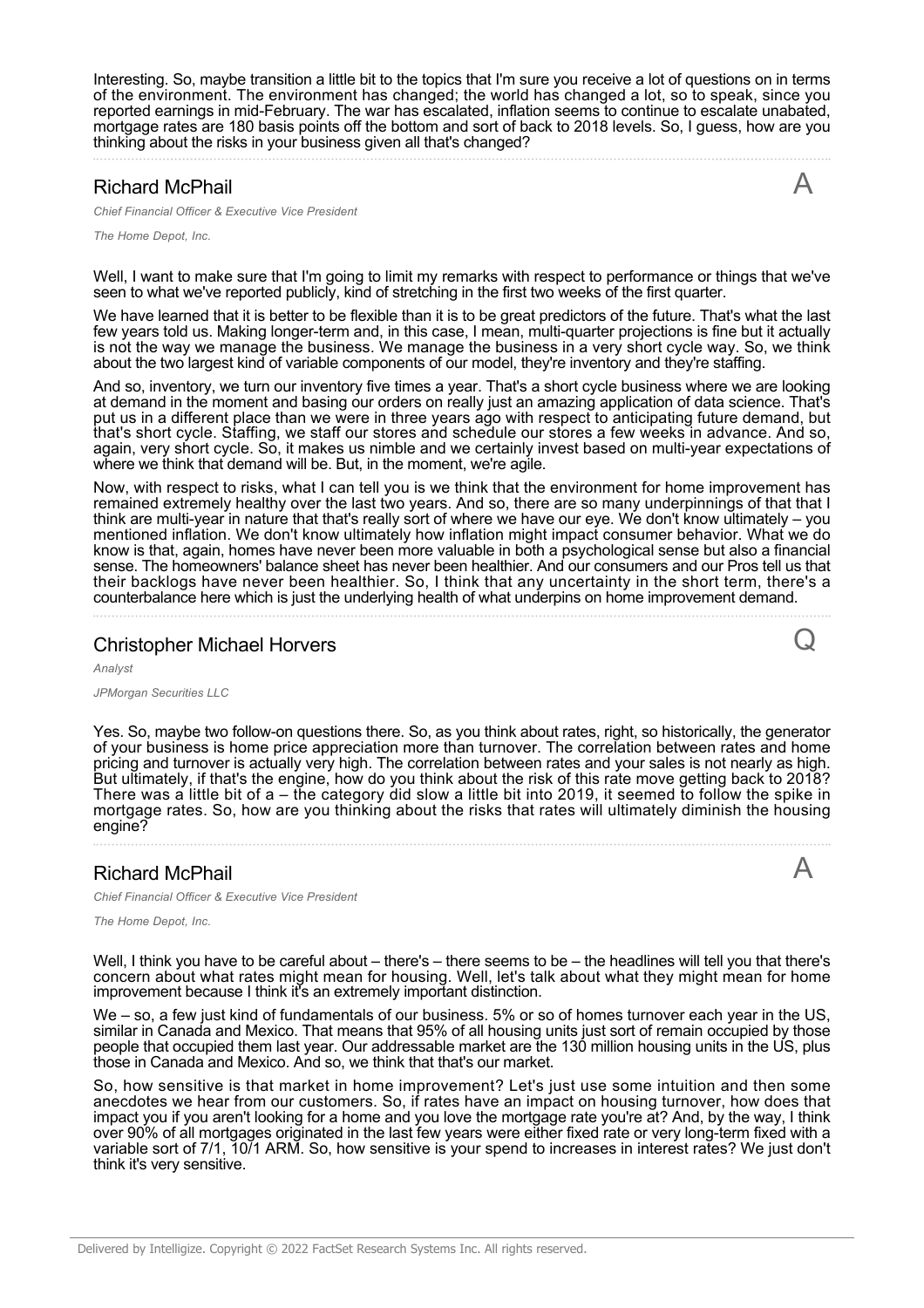What's also interesting here is, I think that there's a bit of a false negative out there with respect to housing turnover. Housing turnover in 2021 was the healthiest share of housing turnover we've had in 10 years. Homes are selling, it's just the availability of homes isn't there like it used to. And in fact, I would say, we're in a position of chronic shortage now in the US that's going to take us years to work out of, if ever. But what customers tell us now is, I was able to purchase a home but I couldn't find what worked for me, I just – I had to buy what I could buy. And so that, coupled with the fact that my balance sheet has never been healthier, means I'm going to remodel.

And so, what's interesting is, all of this home activity, regardless of interest rates, seems to be feeding into remodeling more than it ever has. If I can't find a home, chances are I'm going to remodel. Again, my balance sheet has never been healthier, and so our customers tell us, hey, you know what, I can't move right now and so I'm not going to, so I'm going to remodel because I know that I will recoup a return on whatever investment it is I put in my home. It's one of the safest, safest investments I can make. At least, that's the perception and that's borne out to be true over the long-term.

And so, that's sort of the way I look at it. 5% of homes turnover, those folks are going to be a little more sensitive to interest rate fluctuations. But when they do buy a house, they're more likely to undertake a remodeling project. And again, our market is made up of a great number of people for whom interest rates don't mean much.

Q

A

 $\overline{a}$ 

 $\boldsymbol{\mathsf{A}}$ 

 $\bigcirc$ 

A

# Christopher Michael Horvers

*Analyst*

*JPMorgan Securities LLC*

So, I think, for a lot of people, the only memorable housing event in their lifetimes was the global financial crisis, right?

# Richard McPhail

*Chief Financial Officer & Executive Vice President*

*The Home Depot, Inc.*

#### Right.

#### Christopher Michael Horvers

*Analyst JPMorgan Securities LLC*

#### And it was sort of a credit-driven bubble.

# Richard McPhail

*Chief Financial Officer & Executive Vice President The Home Depot, Inc.*

#### Yes. Right.

# Christopher Michael Horvers

*Analyst JPMorgan Securities LLC*

#### And so, I don't think that's the right analogy, necessarily.

# Richard McPhail

*Chief Financial Officer & Executive Vice President*

*The Home Depot, Inc.*

#### I don't either.

# Christopher Michael Horvers Quality of the Christopher Michael Horvers Quality of the Contract of Contract Contract O

Delivered by Intelligize. Copyright © 2022 FactSet Research Systems Inc. All rights reserved.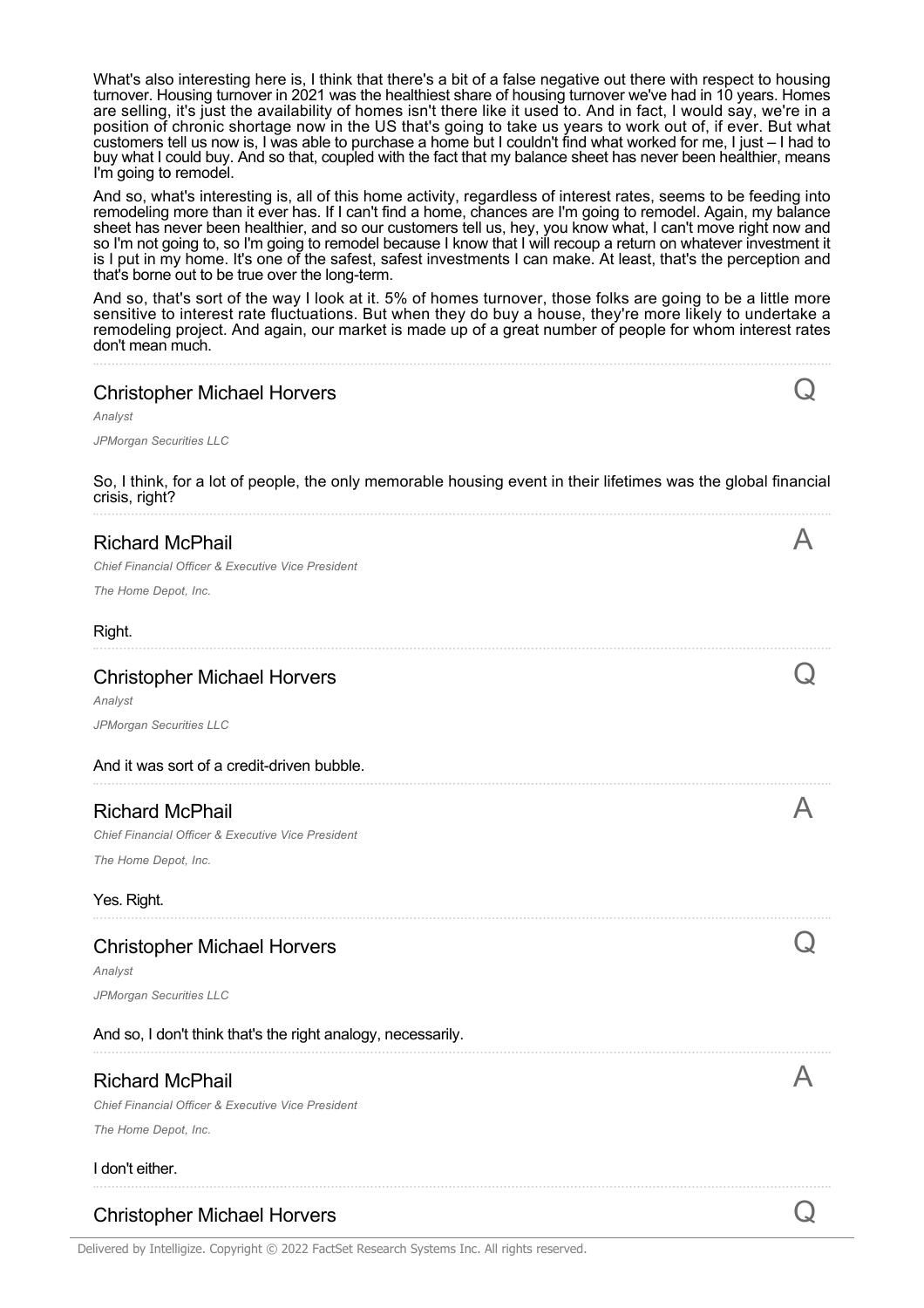*Analyst*

*JPMorgan Securities LLC*

And so, as you as you look back, and I don't know if you've looked at this, so sorry if I'm popping this on you. But like – because I was just thinking, 1992 seems like – the early 1990s is maybe like the more applicable example where you had a Fed surprise, rate shock and it did cause a housing-led mild recession. So, I guess, how are you thinking about the risks of those – the rates leading to sort of a shallow trough in the business but – that's below the line, but the line over the long term is up?

### Richard McPhail

A

Q

A

*Chief Financial Officer & Executive Vice President*

*The Home Depot, Inc.*

Well, first of all, I think that we are in a unique set of circumstances now that doesn't have any real analogy. I mean, we have a housing stock that is worth 30% more than it was two years ago. We have home equity values that are \$6.5 trillion greater than they were two years ago. So, we have kind of a debt to equity ratio in the housing stock that is at unprecedented lows.

So, I agree with you. There's – the concept of there being a housing-related credit problem, that's just not the circumstance we find ourselves in now. I think that the other difference here is that the housing shortage which, again, I believe, is chronic, the number – I think the months of supply on the market is now under two months; and experts in the field say that there's a shortage of anywhere between 2 million to 4 million units.

And so, what does that shortage really mean for home improvement demand? Well, we think it props up home price appreciation, again, which we think is one of the major drivers. So, I just – I think conditions are so different. And again, there's that psychological point that the home has become much more important over the last few years. We've worn our homes out over the last two years, that's what our customers tell us as well. So, there's a lot of necessity in the investment that they're making in their homes.

#### Christopher Michael Horvers

*Analyst*

*JPMorgan Securities LLC*

One more question for me, then I'll open it up to the audience. So, you're starting here ironically. Your guidance is sort of flowing seasonality off the back half trend. You are hearing other retailers, at Wayfair, you're hearing from Traeger, you're hearing from Tempur-Pedic, that seasonality is resetting into the business. People weren't buying furniture in December. People were buying mattresses January and February of the past two – last year, let's say. They weren't buying this year because they typically buy them on the off holidays that you buy big ticket durables. Traeger, same thing.

So, I guess, to what extent did you actually bake that risk into your outlook that as seasonality returns to more seasonal categories, and so you sort of have the shoulder risk as you lap through two really good springs, two extended outdoor seasons in the fall? To what extent had you seen that? Any sort of seasonality normalization impacting your business and how – is that sort of inherent in your guidance?

#### Richard McPhail

*Chief Financial Officer & Executive Vice President*

*The Home Depot, Inc.*

One of the special things about Home Depot is that we sell the project. And so, what I think is an interesting dynamic to understand is, while there may be, in any given year, a bigger season in some category and maybe there's even a concept of pull forward in some categories over time, we never see it in a macro sense.

So you may have bought a patio set last year, that doesn't mean you're not going to buy a grill this year, right? And it doesn't mean you're not going to paint the bedroom. Home improvement demand is so broad that, again, we've never really seen that kind of dynamic in a macro sense. Sure, we have spring timing that is somewhat weather-related. But even that, I can't think of a year where that materially impacted first half performance as a whole.

So no, I don't – I didn't foresee category-specific risk heading into 2022. And to the extent that we see it, my expectation is that project demand overall, demand across our categories, will remain healthy. So, that's sort of how I think about it.

#### Christopher Michael Horvers

*Analyst*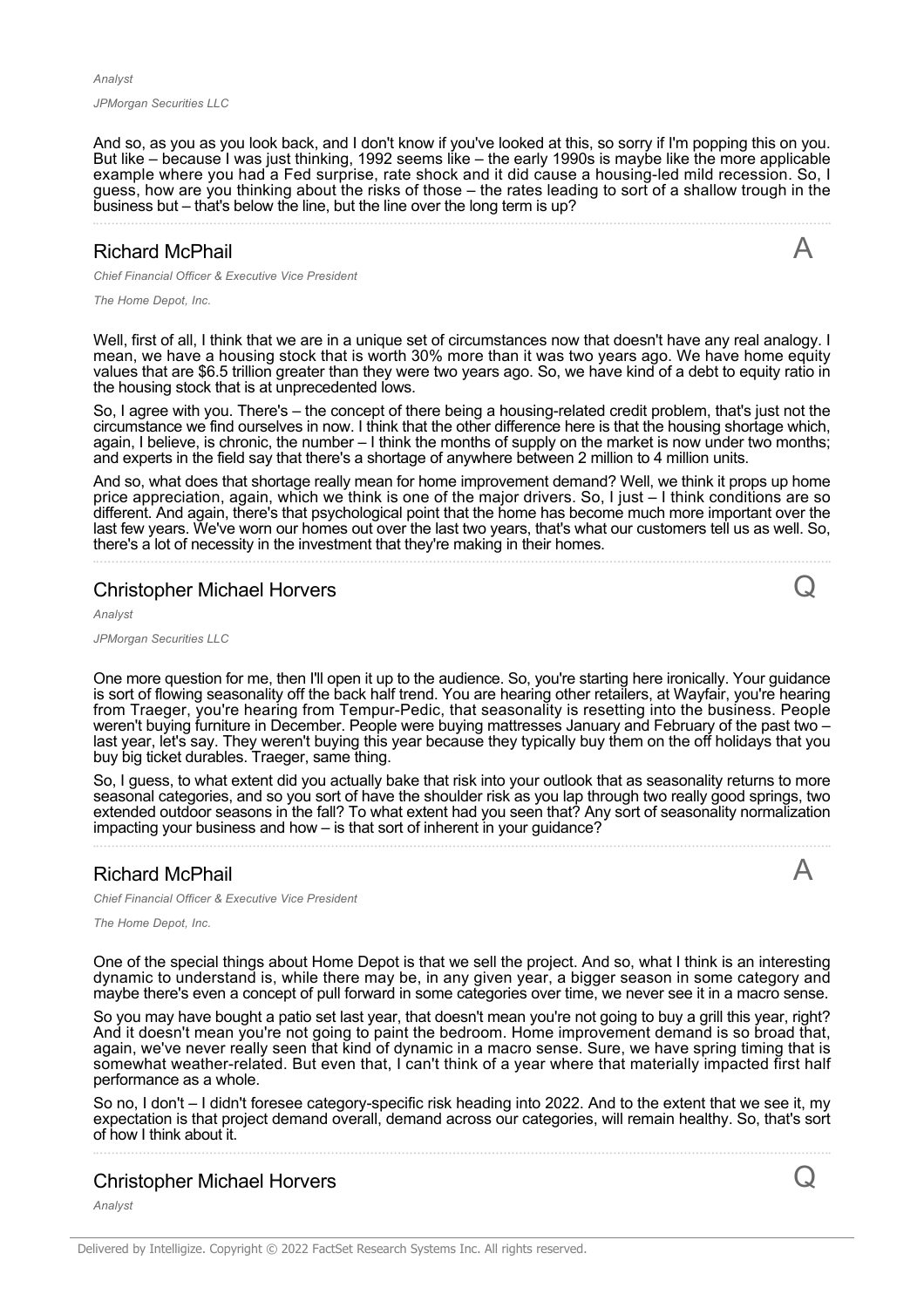Awesome. Questions from the audience? Stephanie ?

# Christopher Michael Horvers

*Analyst JPMorgan Securities LLC*

I live in Missouri and I drive around the Midwest quite a bit. There are a lot of new home developments that are farther and farther out in the suburbs, and they're just sprouting up all over the place. And I'm wondering, is there maybe an opportunity for some unit growth as we see more suburban father out, suburban home populations increase?

# Richard McPhail

A

 $\blacktriangle$ 

 $\bigcirc$ 

 $\bm{\mathsf{Q}}$ 

*Chief Financial Officer & Executive Vice President*

*The Home Depot, Inc.*

The housing stock of the United States has to grow. That's just a kind of an immutable fact. We're going to be there as it grows. I think that what's interesting is that we generated so much sales growth over the last decade. Now really, call it, \$80 billion since 2010, 2011 without building many more stores.

We had productivity initiatives that allowed that and we've still got a long runway there with respect to making that store more productive. Our supply chain assets really do open up access to new markets. But the truth is, we're so close to everyone; we're so convenient for really any customer in the United States that we feel wellplaced to satisfy the demand as it comes. But the housing stock has to grow. We're going to grow right along with it.

| <b>Christopher Michael Horvers</b><br>Analyst                                                    |  |  |
|--------------------------------------------------------------------------------------------------|--|--|
| <b>JPMorgan Securities LLC</b>                                                                   |  |  |
| Two brief questions. The first one is, you mentioned that you had a meeting, a in-person meeting |  |  |
| <b>Richard McPhail</b>                                                                           |  |  |
| Chief Financial Officer & Executive Vice President                                               |  |  |
| The Home Depot, Inc.                                                                             |  |  |
| Right.                                                                                           |  |  |
| <b>Christopher Michael Horvers</b>                                                               |  |  |

Christopher Michael Horvers

*Analyst JPMorgan Securities LLC*

...for the first time in a couple years. I'm assuming that more people are probably going back to work at headquarters now.

# Richard McPhail

*Chief Financial Officer & Executive Vice President*

*The Home Depot, Inc.*

#### Yes, absolutely. We're back.

# Christopher Michael Horvers

*Analyst JPMorgan Securities LLC*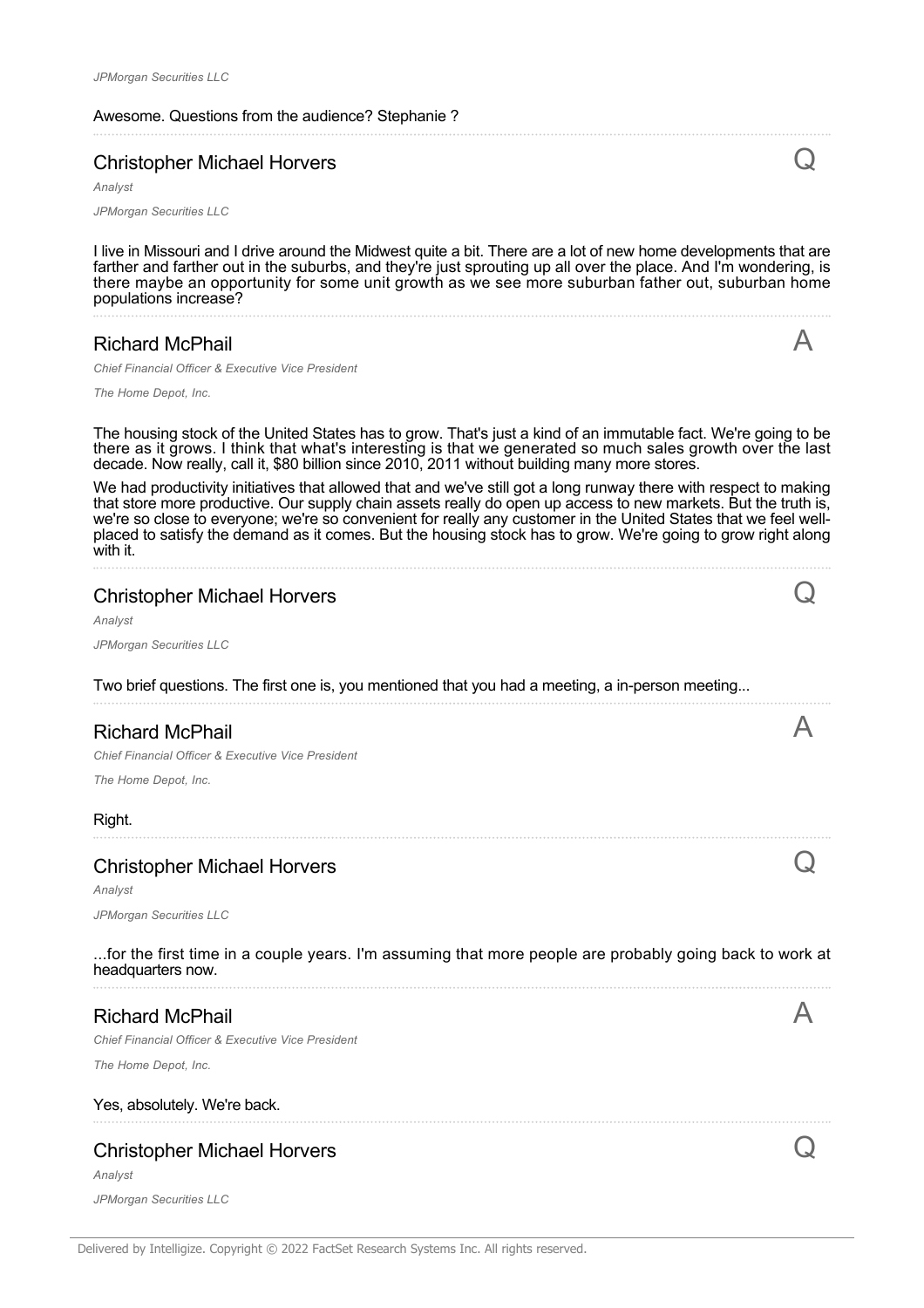Can you tell me – yeah, can you sort of tell us how that's going for you and what the benefits of that are?

| <b>Richard McPhail</b>                                                                                                                                        |  |
|---------------------------------------------------------------------------------------------------------------------------------------------------------------|--|
| Chief Financial Officer & Executive Vice President                                                                                                            |  |
| The Home Depot, Inc.                                                                                                                                          |  |
| Right.                                                                                                                                                        |  |
| <b>Christopher Michael Horvers</b>                                                                                                                            |  |
| Analyst                                                                                                                                                       |  |
| JPMorgan Securities LLC                                                                                                                                       |  |
| And the second question is, if and when we do get maybe a more macro slowdown, you said that you're very<br>flexible, which is true with inventory and labor. |  |
| <b>Richard McPhail</b>                                                                                                                                        |  |
| Chief Financial Officer & Executive Vice President                                                                                                            |  |
| The Home Depot, Inc.                                                                                                                                          |  |
| Right.                                                                                                                                                        |  |
|                                                                                                                                                               |  |

#### Christopher Michael Horvers

*Analyst*

*JPMorgan Securities LLC*

But can you maybe give us an insight on how you might think about balancing sales growth with promotion if it's needed to have a little bit more promotion to drive sales? I mean, what is the acceptable relationship there?

Q

A

#### Richard McPhail

*Chief Financial Officer & Executive Vice President*

*The Home Depot, Inc.*

Well, let me – I'll take your questions in reverse sequence. I'll tell you that we have – we don't use the word promotion, right, we think about events as time periods where customers are more apt to come to our store. But we want our customer to be able to count on us to get the best price for any project on any given day. And so, that's our philosophy. Our philosophy really is every day low price, it's not promotion.

How do we – so, I'd say, right now, we're – we have been and will always be in the business of demand creation. But right now, I will tell you that we're more in the business of demand capture. Demand creation is what we're born to do. We do that through product innovation. We do that through bringing the best value to our customer every day. Now, value, again, it includes price but it includes assortment and selection. It includes product that's exclusive to us. So, when you think about demand creation, it's every element. It's the product, but it's the experience.

So, I'll tell you that where we – we're investing in ahead of your question. This – we're not a commoditized business. We sell commodities in part, but we are going to build the greatest interconnected experience in home improvement. We think we already have it. But there are so many points of friction that we still see for our customers today. We can change the game. We can give you time back. We can get you to the product faster. We can get the product to you faster. We can delight you because – not only of the product, but because of the experience. And so, that's how we're going to win.

There are two more arms or, I'd say, two more elements of the formula that I talk about all the time. So, the first is best interconnected experience in retail; second is low cost provider. If I'm the low cost provider, I can bring the sharpest value to the customer. We're in that position today. We're going to extend our low cost position. That's our commitment. And third, we're going to be the most efficient investor of capital in our space. We already are with returns on invested capital in the mid-40s but we insist on driving exceptional return on investment.

So, all of that combines to say we lean in to the customer experience and we lean into that low cost provider position to provide great value to the customers. It's always worked for us in the past and it'll work for us in the future.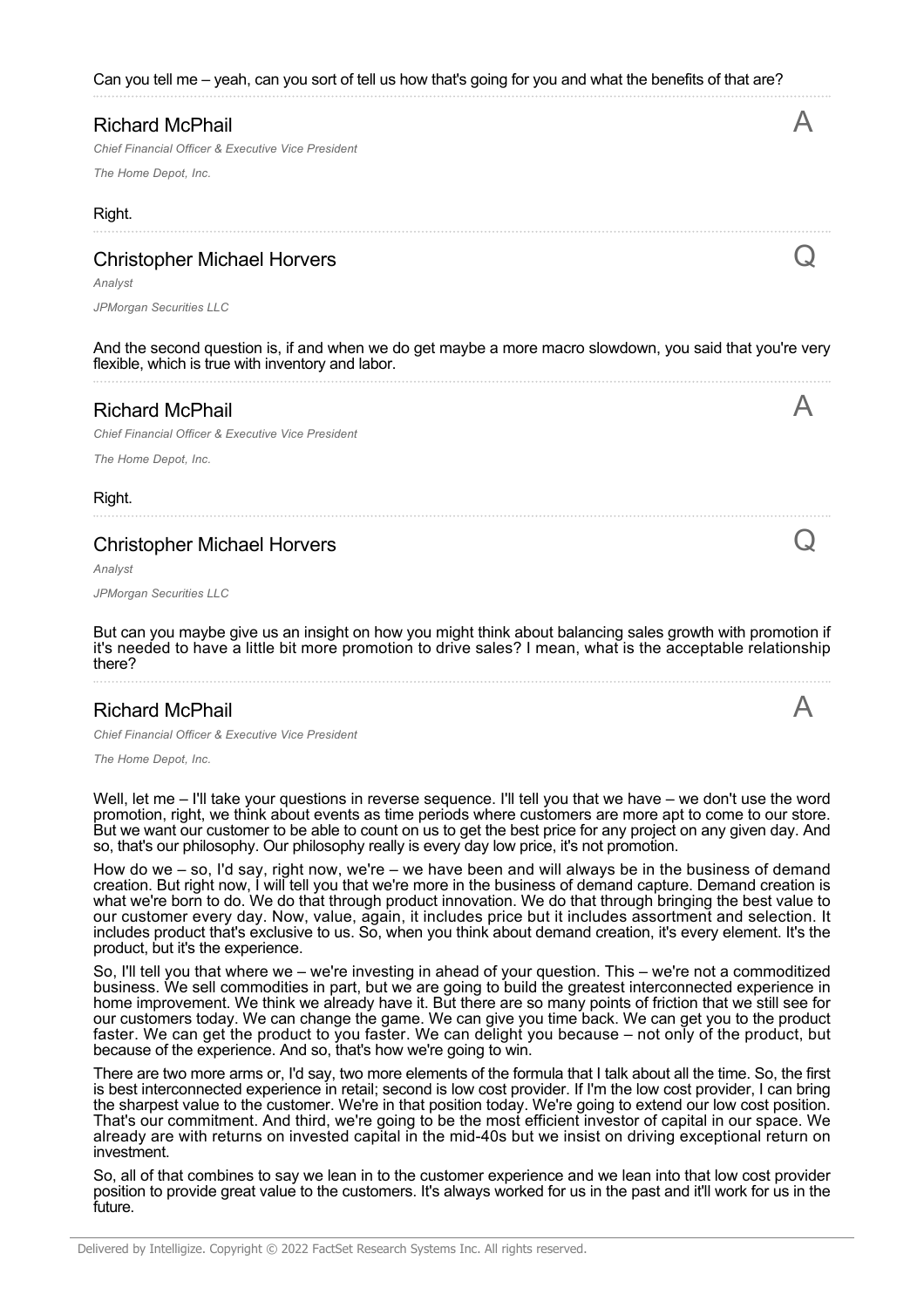We're excited to be back in our store support center. And you just get those moments of serendipity where I literally was standing in the breakfast line two weeks ago and I run into a couple merchants who were thinking more deeply about the Pro – they're all thinking deeply but we had some specific questions we were asking ourselves. And there was a supply chain element to the question; and lo and behold, the head of supply chain walks in and then gets in line with us. And so, we had an impromptu, extraordinarily high-value meeting right there in three minutes, and we would have never scheduled it or at least we would have had to find time. Those little moments are priceless. And so, we're getting – we're back and we're getting this back.

# Christopher Michael Horvers

*Analyst*

*JPMorgan Securities LLC*

When you look across your inflation of your costs, where do you see it persisting or increasing and where do you see it coming down?

# Richard McPhail

*Chief Financial Officer & Executive Vice President*

*The Home Depot, Inc.*

Well, I think we're in a really dynamic environment right now, and we're not immune to inflation that you've seen in the broader economy. I think what we know we do best is manage in the moment. And so, we're really pleased with our performance in 2021 with respect to understanding costs, mitigating costs, and then ultimately making sure that we were sharp with respect to understanding elasticity and appropriate price levels in the market. And so, we feel like we managed through 2021 which had its own inflation. So, we're confident in our ability to manage successfully in any environment. There is cost pressure, and I wouldn't want to call any inflection point at the moment. But we're – we feel as well positioned as anyone to manage through it.

# Christopher Michael Horvers

*Analyst*

*JPMorgan Securities LLC*

Just to dovetail on that question, as you think about how inflation rose over the year for most categories, true in your category as well, ex-lumber, lumber's always a lot of noise, and most data points indicate inflation was higher on the exit than it was at the start of the fourth quarter. So, I guess, from your perspective, in the context of through the reporting period, have you seen any broad-based inflation issues in terms of impacting the consumer purchase whether it's up and down the continuum? And then the second question is, as you think about your guidance for this year, what are your sort of expectations around inflation as it proceeds through the year and how that might impact unit demand?

### Richard McPhail

*Chief Financial Officer & Executive Vice President*

*The Home Depot, Inc.*

Well, taking those questions, again, out of sequence, I don't want to predict inflation. But what I can tell you is, entering 2022, we certainly anticipated the need to respond to cost pressure, and so we're set to be able to do that regardless of what actual level we see.

With respect to customer reaction, we think demand is really healthy. I think you're always going to have extreme cases. Lumber is a great example where, okay, if you see too sharp a spike in any given short time period, you're going to see folks hesitate. But you really have to look at those extreme cases to see to see any sort of elasticity impact.

I think the more important point, though, is project demand is as healthy as it's ever been. And so, I think it's more important for us to think about macro elasticity. And our customers tell us and our Pros that they have never had a higher intent to do projects than they do right now. And so, in short, it's a really healthy environment for us right now.

### Christopher Michael Horvers

*Analyst*

*JPMorgan Securities LLC*

Q



Q

 $\boldsymbol{\mathsf{A}}$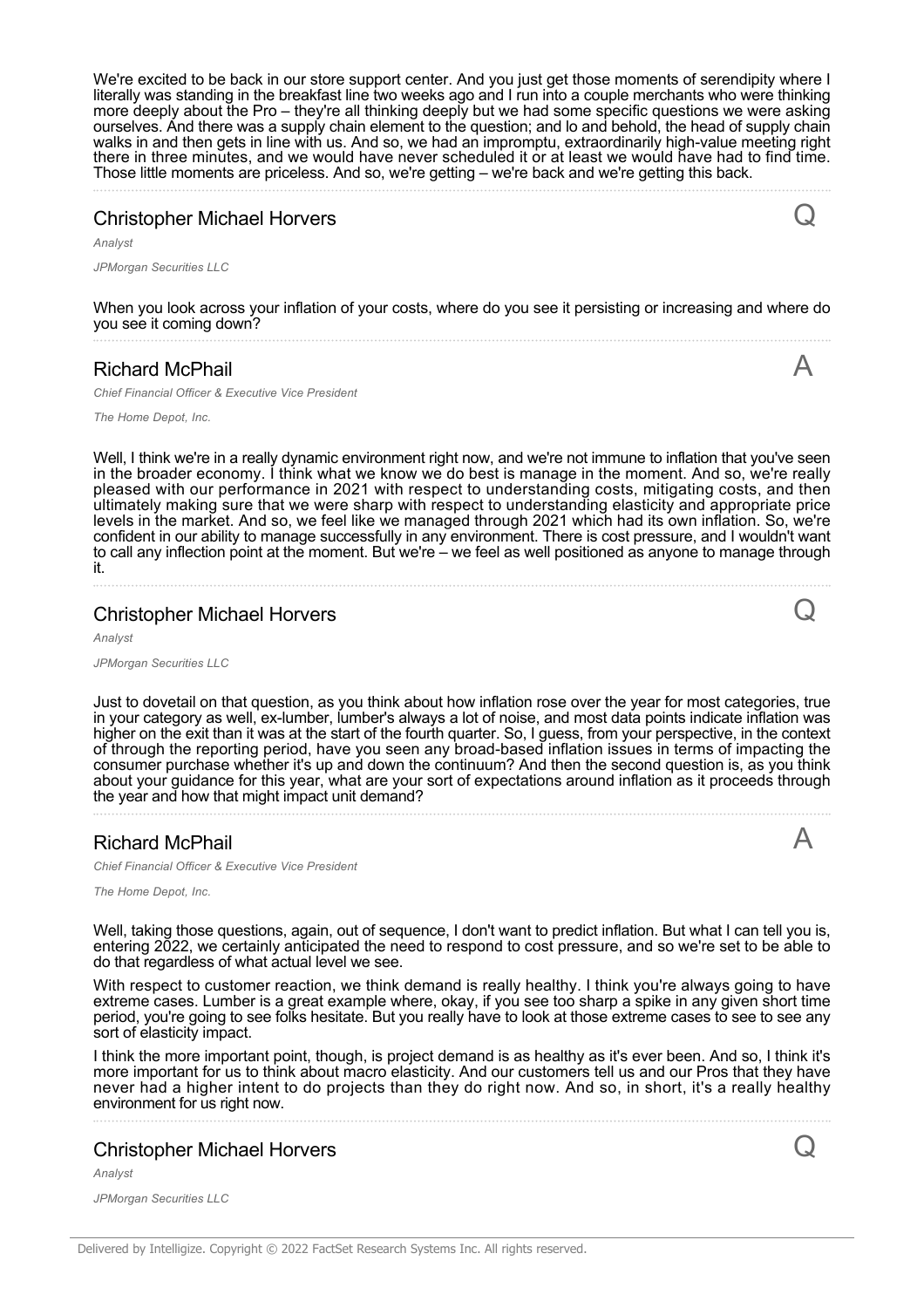Other questions. I can go on. All right, so as you think about the cost environment and as you look forward in your investments, there – can you just lay us out sort of the puts and takes around the margin structure of the business in 2022, given all the inflation that – there's labor, there's ocean freight, now it's trucking and diesel. And how are you thinking about how that might play out? And how did you plan for it to play out in the P&L?

# Richard McPhail

*Chief Financial Officer & Executive Vice President*

A

Q

A

Q

*The Home Depot, Inc.*

Well, there are a lot of ins and outs, which is why we've basically said margins will be essentially flat year-overyear. And without going into the ins and outs of comparison to 2021, which I think can be sort of lower value added analysis, I like to think about what we're aspiring to do. And we talk about two main objectives in the business. Number one is grow our market share with the Pro and the consumer; and number two, deliver shareholder value while we're doing it. To me, the name of the game is return on investment and you drive return on investment through growing operating profit dollars.

So it doesn't mean that we don't pay attention to margin structure, we do. And I'll break down a few elements there. First, operating expense leverage. We have a long history, it's in our DNA, of delivering operating expense leverage. Our cost structure – the elements of our cost structure are largely unchanged from the last decade, really. We've become more efficient and, obviously, we're delivering lower expense to sales than ever before. But we understand the leverage that we're capable of generating and we expect to do that. That's our commitment to ourselves and to our investors. Operating margin is also a function of gross margin. And what I would tell you is, if our mix were static, if our product mix were static, we wouldn't see much fluctuation in our margin rate, most likely.

Our market structure is orderly, pricing is rational, but what we have in front of us is the opportunity to grow in this \$900-billion-plus market in ways that we've never been able to before. And so, what does that mean? Well, it means that – take sales from our flatbed distribution centers, where we know that customer that grew from \$50,000 to \$500,000 is still shopping across our assortment. We'll have opportunities in categories that carry above company average gross margin. We may have opportunities in categories that carry below company average gross margin. But what I am insistent on is that we deliver exceptional return on investment with those sales

And so, we watch margin but margin rate is going to match those opportunities that we have in front of us. A great story about that is the appliance story, right. In the early part of the 2010s, we realized we had an opportunity to lean in hard to appliances, as other competitors were falling by the wayside. So, we looked at the margin structure of appliances and said, well, this is lower margin than company average but it's an inventory almost-zero model, meaning that return on invested capital is almost infinite. And so, looking back on that, yes, we leaned into a category that had the lower than average margin but we would have done that – looking back on it, we would do it every single time.

So, return on investment is really the name of the game. We want to be the low cost provider and have the most capital efficient platform to enable those sales than anyone else in the market. I think it's – and so, I think it's important to know, we'll be thoughtful about those opportunities, right, these aren't things that we flip a switch on and all of a sudden change the structure of the P&L. That is not going to happen. We'll find opportunities that are exciting. If they deliver exceptional return on investment, we're going to take it.

### Christopher Michael Horvers

*Analyst JPMorgan Securities LLC*

So, as we think about the large Pro opportunity, right, I mean, you've had to spend a lot of capital and OpEx to get these capabilities in place and you're, call it, a year out from being materially complete. There's – so you're putting a lot of cement in the ground...

### Richard McPhail

*Chief Financial Officer & Executive Vice President*

*The Home Depot, Inc.*

#### Right.

# Christopher Michael Horvers

*Analyst JPMorgan Securities LLC*

Delivered by Intelligize. Copyright © 2022 FactSet Research Systems Inc. All rights reserved.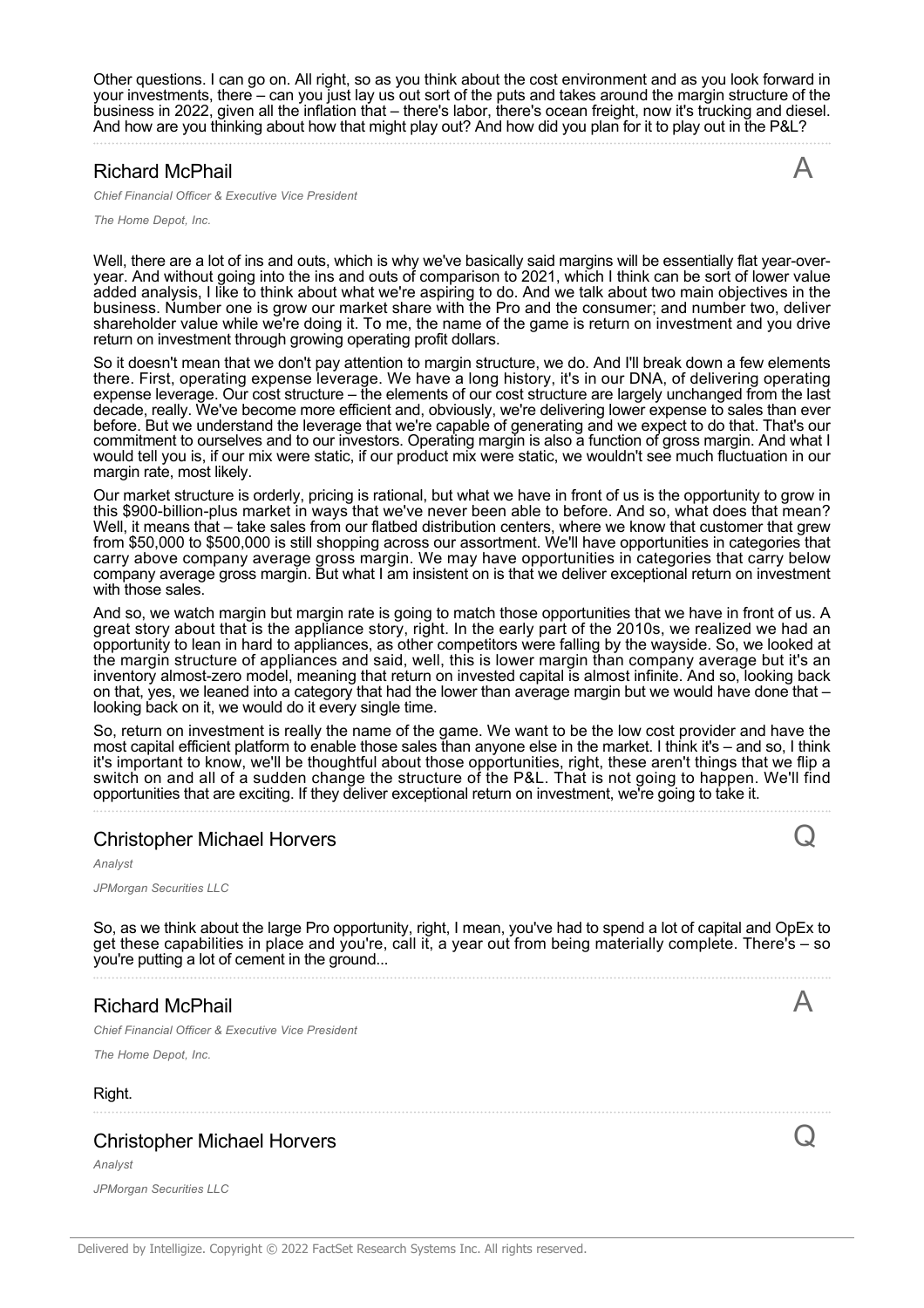...depreciable assets in the ground. You're moving some costs upstream, right, in terms of delivering out of a distribution center and not out of the store.

#### Richard McPhail

*Chief Financial Officer & Executive Vice President*

*The Home Depot, Inc.*

#### Right.

#### Christopher Michael Horvers

*Analyst*

*JPMorgan Securities LLC*

Over time, that seems like that would be a highly incremental margin to the business, right, because you had the upfront investment; you have sort of peak depreciation, low point of productivity. Over time, that should drive very substantial incremental margins that's arguably above the store because there's a lot less labor being done to execute the business?

#### Richard McPhail

*Chief Financial Officer & Executive Vice President*

*The Home Depot, Inc.*

#### That's right.

#### Christopher Michael Horvers

*Analyst*

*JPMorgan Securities LLC*

So, I guess, from our perspective, and I don't think investors necessarily conceptualize that, you would have to really – and like what's the gating factor for margins not to expand, especially because if a traffic-driven, transaction-driven labor model in the store, is it the potential investments? Like, what would suppress the margins such that they couldn't expand?

### Richard McPhail

*Chief Financial Officer & Executive Vice President*

*The Home Depot, Inc.*

I think suppress is not a word I would ever want to use. We're not – we're growing dollars.

### Christopher Michael Horvers

*Analyst*

*JPMorgan Securities LLC*

#### Nobody wants to use that word either.

#### Richard McPhail

*Chief Financial Officer & Executive Vice President*

*The Home Depot, Inc.*

And we're growing return on investment, I don't view it as suppressing something that exists today. We're growing dollars. I think that, certainly, what you're saying is true. So, the ability to facilitate these orders in a lower cost, higher – more highly capital efficient model where you have less labor, where perhaps you can drive higher fixed expense leverage is part of the reason we did this, right.

 $\boldsymbol{\mathsf{A}}$ 



A

 $\triangleright$ 

Q



 $\boldsymbol{\mathsf{A}}$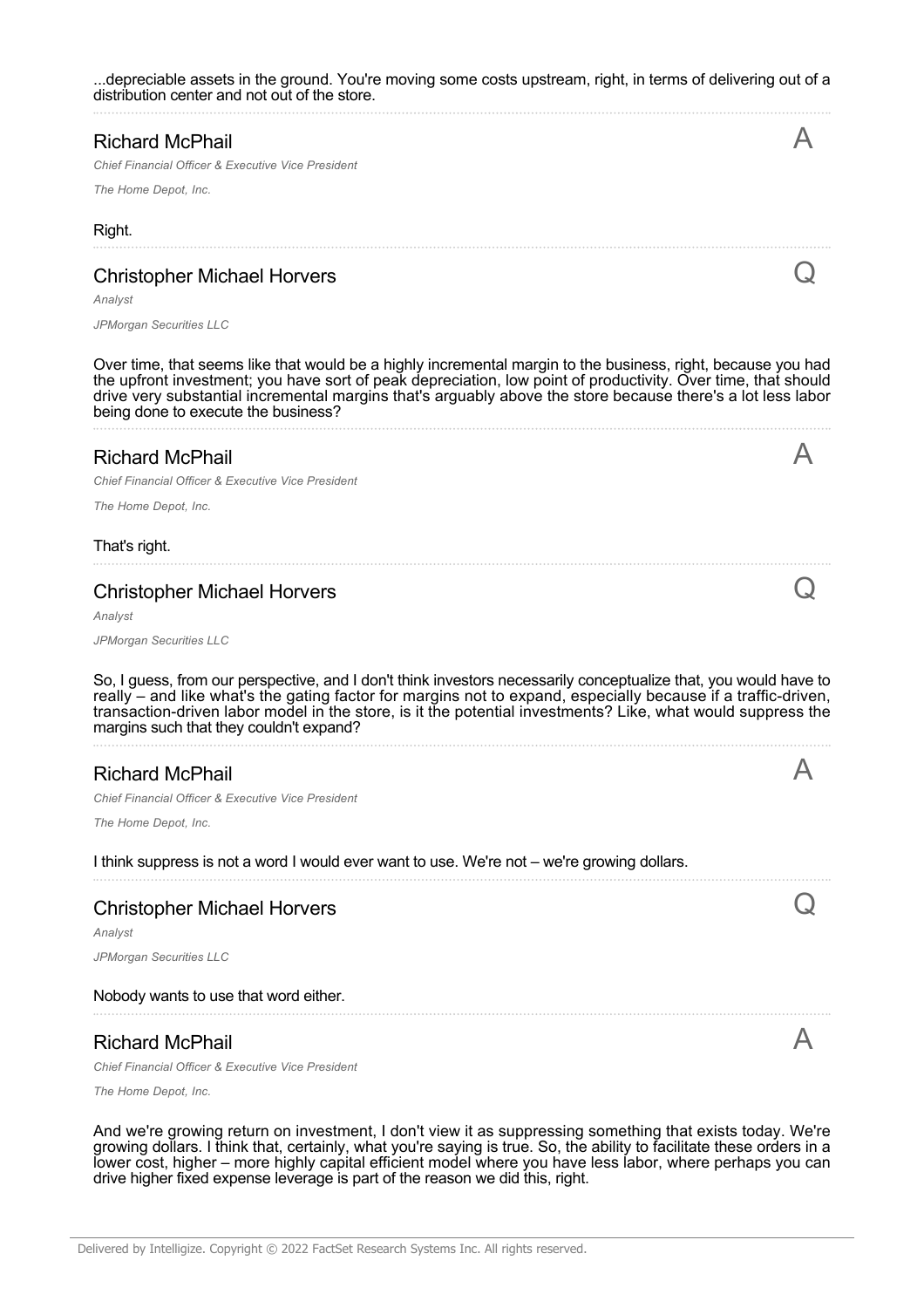But more than the financial equation, we did it for the customer experience. We want to be fast. We want to be reliable. We want to have breadth. We want to have depth. Those are the things we care about because that's what creates market share capture. So, I don't think about it as market – it's not margin rate suppression, it's reflection of mix, I think, is the question. It's what opportunities are we going to be able to best capitalize?

And we – look, we put a tremendous amount of belief in the fact that we need to be a project seller. We need to sell across our categories, and we're going to push to do that. We don't know the ultimate mix of opportunities in that \$900 billion TAM but we know we're going to be the low cost provider in it. And so, we'll pick our path carefully. We're testing and learning. But I think, from a financial perspective, there's nothing but anticipation and excitement ahead.

# Christopher Michael Horvers

*Analyst*

*JPMorgan Securities LLC*

And so, from a – I'm sorry, go ahead .

# Christopher Michael Horvers

*Analyst*

*JPMorgan Securities LLC*

Just on that note, are there additional gating factors beyond just brand awareness for the Pro? Like what is the – what are the biggest challenges in terms of actually getting the Pro to use the services? Are there things you need to build out beyond what you've built, which is obviously very substantial? Or does there need to be a very large ad campaign? Like where's the disconnect?

#### Richard McPhail

*Chief Financial Officer & Executive Vice President*

*The Home Depot, Inc.*

*JPMorgan Securities LLC*

There's definitely – there's an awareness to this. There's a requirement for a sales force for this. That is how the market has always been structured and how we anticipate we'll need it as well. So, awareness is probably number one. The – I think, on the flip side of the coin, the flexibility of being able to experiment in a warehouse that is in a retail environment, so when you set a retail environment, I mean, obviously, we do that with great forethought. But once you've set those days, those days are set for a while. You don't change your assortment.

In a DC, as we learned in the better part of the last decade as we were sorting our direct fulfillment centers that supported online orders being shipped to home, those assortments are not static; they are able to turn and reflect demand in the moment. And so, I think it's a – it's certainly an awareness point but it's also just growing in to understanding what the opportunity is. And the good news is, we can be flexible with what we're putting in those buildings.

| <b>Richard McPhail</b><br>Chief Financial Officer & Executive Vice President<br>The Home Depot, Inc.<br>Yes. |  |
|--------------------------------------------------------------------------------------------------------------|--|
| <b>Richard McPhail</b><br>Chief Financial Officer & Executive Vice President<br>The Home Depot, Inc.         |  |
| Right.                                                                                                       |  |
| <b>Christopher Michael Horvers</b><br>Analyst                                                                |  |

 $\boldsymbol{\mathsf{A}}$ 

Q